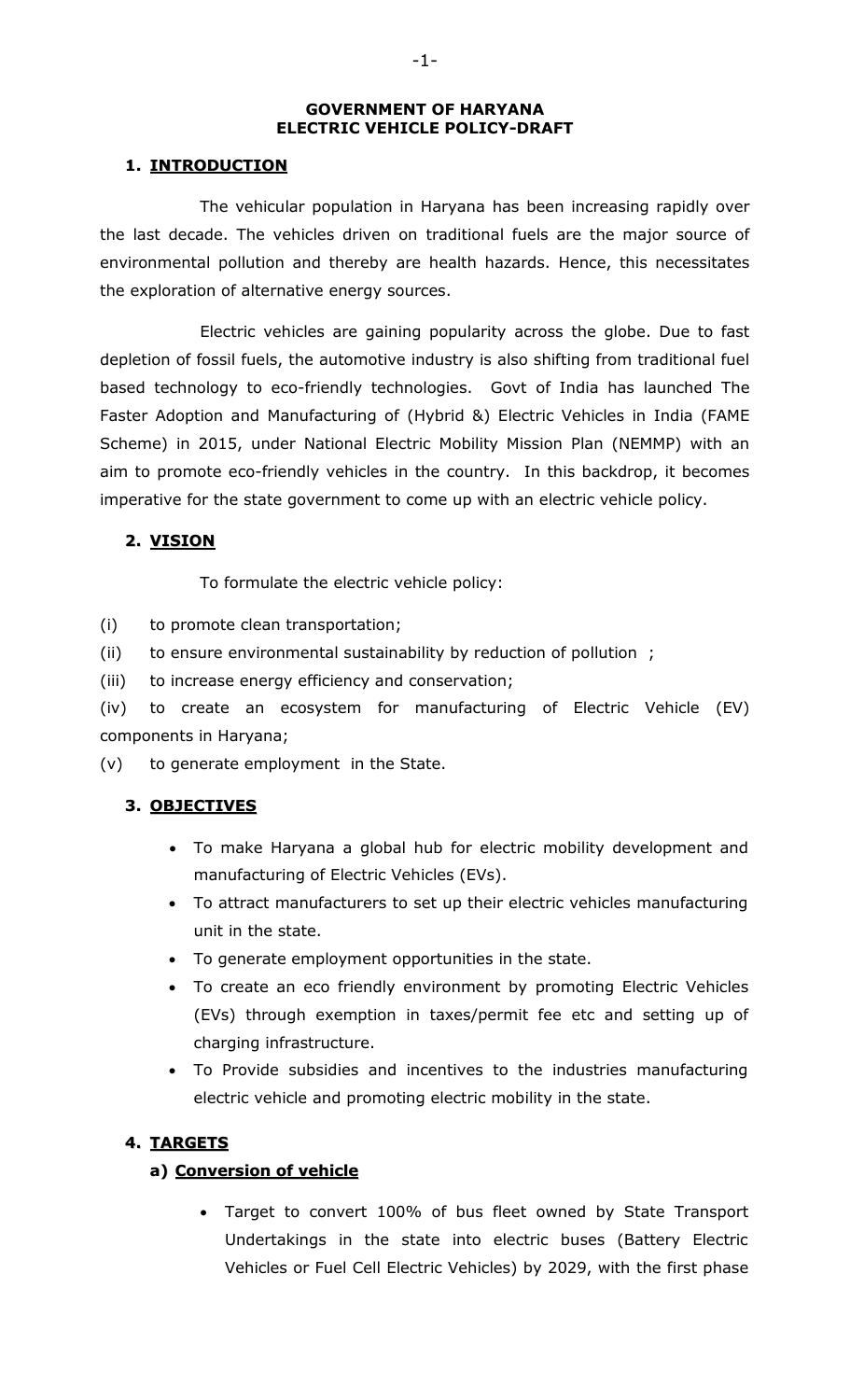of 100% conversion of bus fleet in Gurugram and Faridabad by 2024.

- Phase out all fossil fuel based commercial fleets and logistics vehicles in Gurugram and Faridabad by 2024 and all cities by 2030.
- All forms of Government vehicles, including vehicles under Government Corporations, Boards and Government Ambulances etc. will be converted to electric vehicles by 2024.

#### **(Action by Transport Department)**

#### **b) Availability Of Electricity**

- To supply uninterrupted 24x7 quality power to all qualified EV related industries operating in the state.
- To provide a Government specified power cost/electricity duty reimbursement per unit for a specified period from the date of commencement of commercial production of electric vehicles.
- To provide a dedicated line along with special discount for night time/non-peak time uses for testing of Electric Vehicles batteries based on requirement.

#### (**Action by Power Department)**

# **5. CATEGORIES OF VEHICLES**

- **Light Electrical Vehicles:-** Electric Vehicles with battery packs of below 120V is considered as Light Electric Vehicle and they shall include two wheelers, three wheelers and some car models also.
- **Two Wheelers:-** (a) E-Scooter with a built in 50 Km range battery (suitable for charging at home) with provision for additional 50Km range extension battery (swappable at public stations as per requirement).

(b) E-scooters with two swappable batteries.

- **Three Wheelers:-** Auto rickshaws in the state having a base price of Rs. 1 lakh to 1.70 lakh with a running cost in the range Rs. 1.30 to Rs. 1.40 per km. Converting these as e-autos can be made revenue neutral, if the Electric Vehicle (EV) battery is addressed as a separate component from the base Electric Vehicle (EV).
- **Four Wheelers:-** Electric carts can be used for government use and as a modern, eco-friendly taxi cars. Technologically, the optimal solution would be to have the electric carts with builtin batteries with hireable 'range extension batteries' of different capacities to different models of Electric Vehicle (EV).
	- o Built-in batteries could be charged at home over night and could run for about 80-100 KM distance daily which would be the normal demand of the car owners whereas the range extension batteries could be hired for longer drives.
	- o There could also be a number of Direct Current (DC) fast charging stations as well as swapping stations for range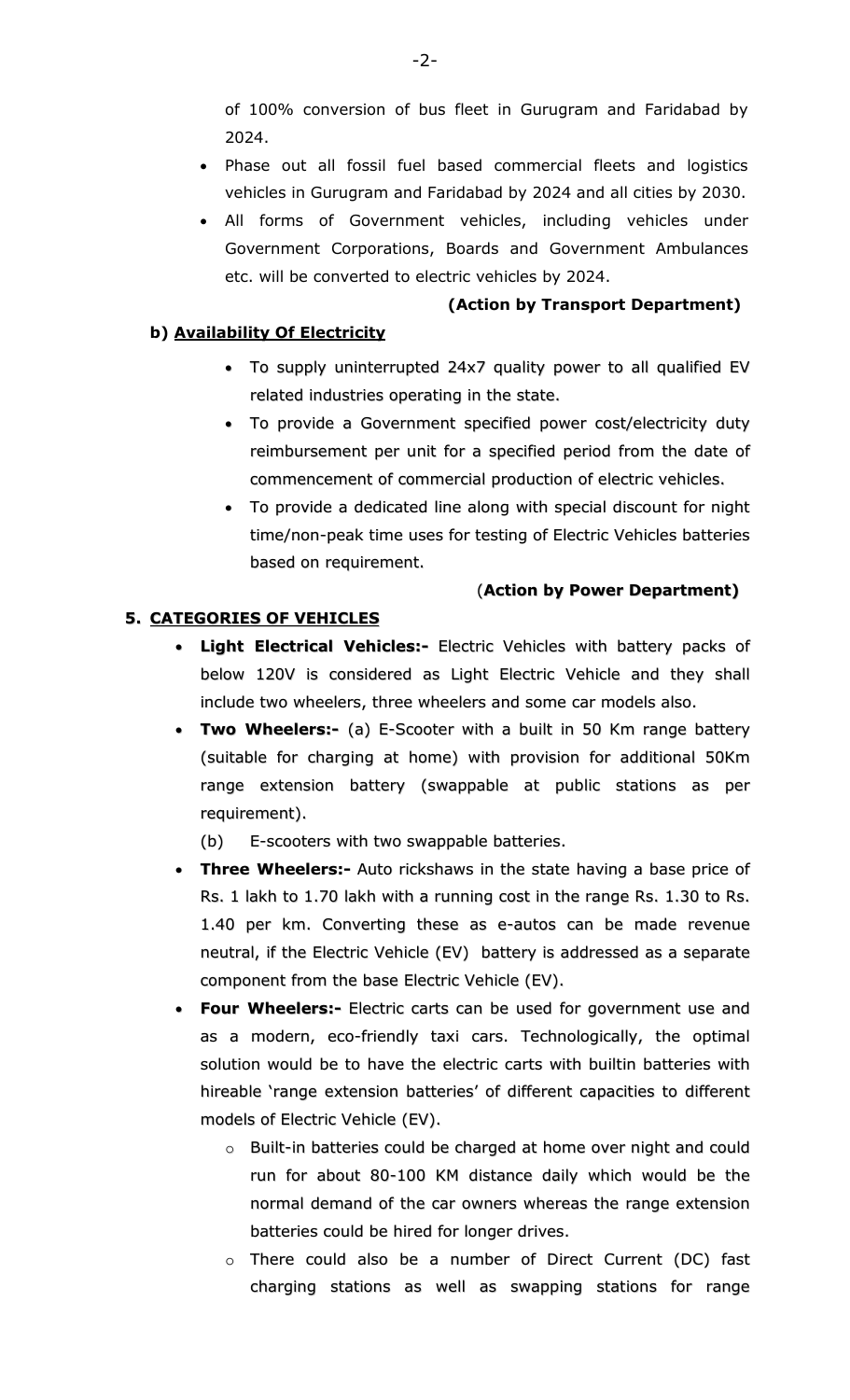extension batteries established in strategic locations in the cities and along the national highways and state highways.

- o It would also be possible to provide the public the list and geographic location of all available swapping stations over as mobile app accessible to all.
- **Heavy Electrical Vehicles/Electric Buses:-** Electric vehicles with a battery pack of more than 500 Volt..

Note:- Buses are the first preference for conversion to e-vehicle regime, due to its large impact on the on road vehicle pollution, potential to reduce pollution and promote shared mobility. Buses, primarily for public transport shall be of 9mtr and 12 mtr length, with an average driving range of 50 km to 100 kms. The bureau of Indian Standards shall provide for the following type of bus battery charging options as India specific solutions. Buses are expected to charge at the bus depots using 3 phase Alternating Current (AC) connections dedicatedly connected to each parked bus. In addition, small top up charging will be done en-route.

#### **6. ELECTRIC VEHICLE CHARGING INFRASTRUCTURE**

Govt of Haryana will develop charging infrastructure as a commercially viable business venture in the state.

- Public Sector units will be encouraged in setting up Charging infrastructure in the State. State will facilitate availability of land to such Public Sector Undertakings (PSUs) at concessional rates in designated areas.
- Charging infrastructure in public buildings, public places shall be developed, and assured provisions to set up charging outlets, regular electric supply, etc.
- Electric Vehicle (EV) mobility on prominent highways with heavy density of vehicles, will be provided with fast charging stations, battery swapping infrastructure, at every 50 kilometers.
- New apartments, high rise buildings, technology parks in the state will be provided charging infrastructure for Electric Vehicles (EVs). Nonetheless, the State will encourage creation of secondary market for disposal of Electric Vehicle (EV) batteries in PPP model.
- The policy encourages Clean fuel and Renewable energy based Charging/Battery Swapping Station – for hydrogen powered fuel cells, or solar powered cells.

In this context, State Government will also encourage private players to set up Electric Vehicle (EV) charging systems and infrastructure in the state.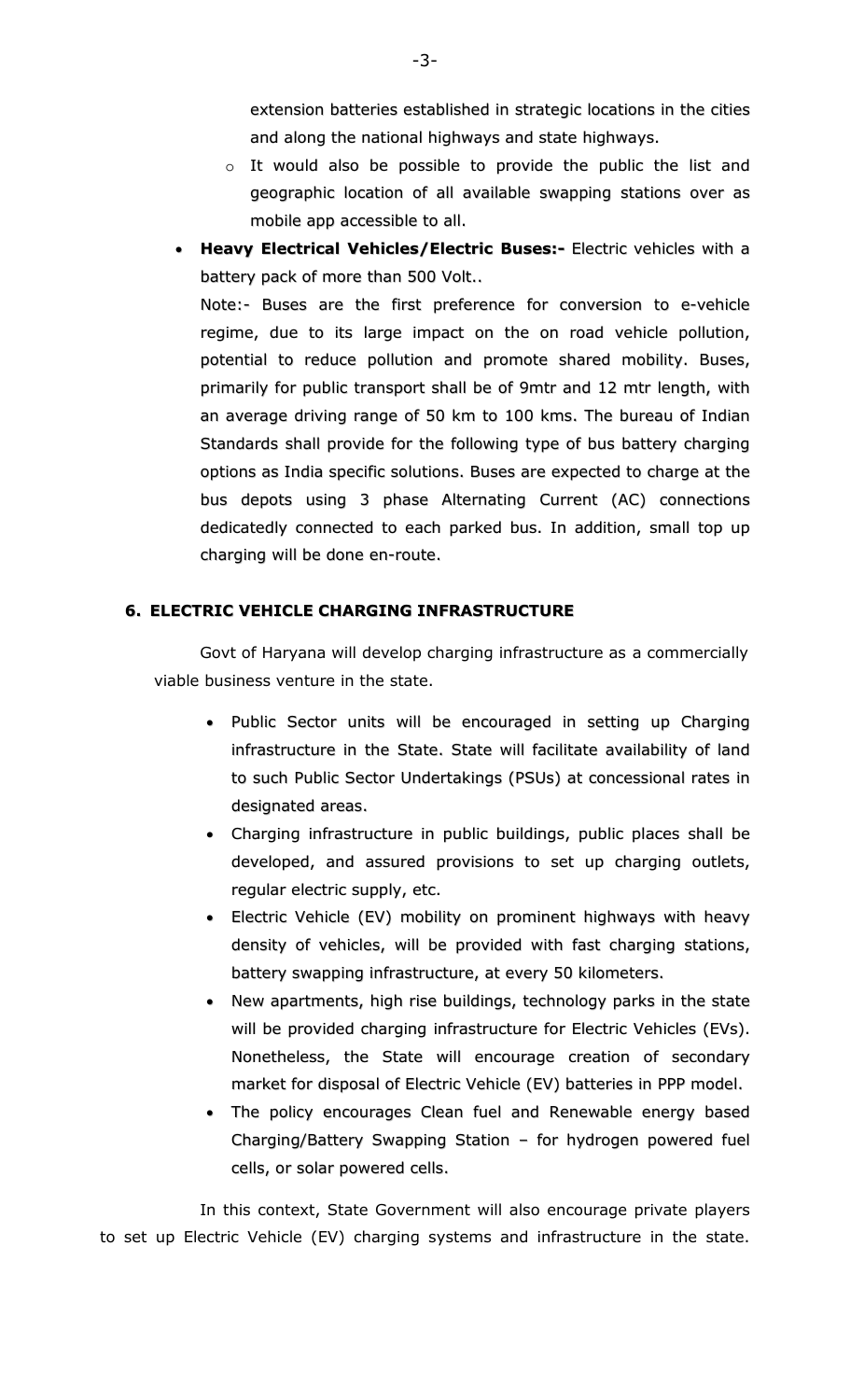Government will facilitate electricity supply to charging stations at commercially viable rates.

# **(Action by Industries and Power Department)**

# **7. STRATEGIC INITIATIVES**

The Government of Haryana wants to achieve its objectives by emphasizing on

- i) Manufacturing of Electric Vehicle (EV) and its components.
- ii) Charging Infrastructure.
- iii) Demand creation for Electric Vehicles (EVs).

# **i) MANUFACTURING**

# **a) Development of Electric Mobility Industrial Parks**

 The Government of Haryana will allocate 100 to 200 acres of land for developing Electric Vehicle (EV) Parks with plug and play internal infrastructure, common facilities and necessary external infrastructure.

 The parks will attract manufacturers across the Electric Vehicle (EV) ecosystem.

 An incubation center for handholding startups will also be planned in the Electric Vehicle (EV) Park.

# **(Action by HSVP)**

# **b) Infrastructural Support to Manufacturing Firms**

- Land: In case of mega integrated projects, government will offer land to dependent ancillary units at the same rates as offered to respective Original Equipment Manufacturer (OEM) (wherever Government allocates land to OEM) up to a maximum of 50% of the land allocated to Original Equipment Manufacturer (OEM).
- Water: The government will provide water supply and also facilitate/support setting up of water treatment plants in/around major auto hubs in order to meet this requirement, wherever necessary.
- Rail and Road Connectivity: The government shall strive to construct elevated expressways to decongest roads to the industrial areas and will also look to ensuring better road access to ports.

# **(Action by HSVP, PWD & Industries)**

# **c) Financial Support to Manufacturing Firms**

i) Capital subsidy of Fixed Capital Investment (FCI) in the following amounts: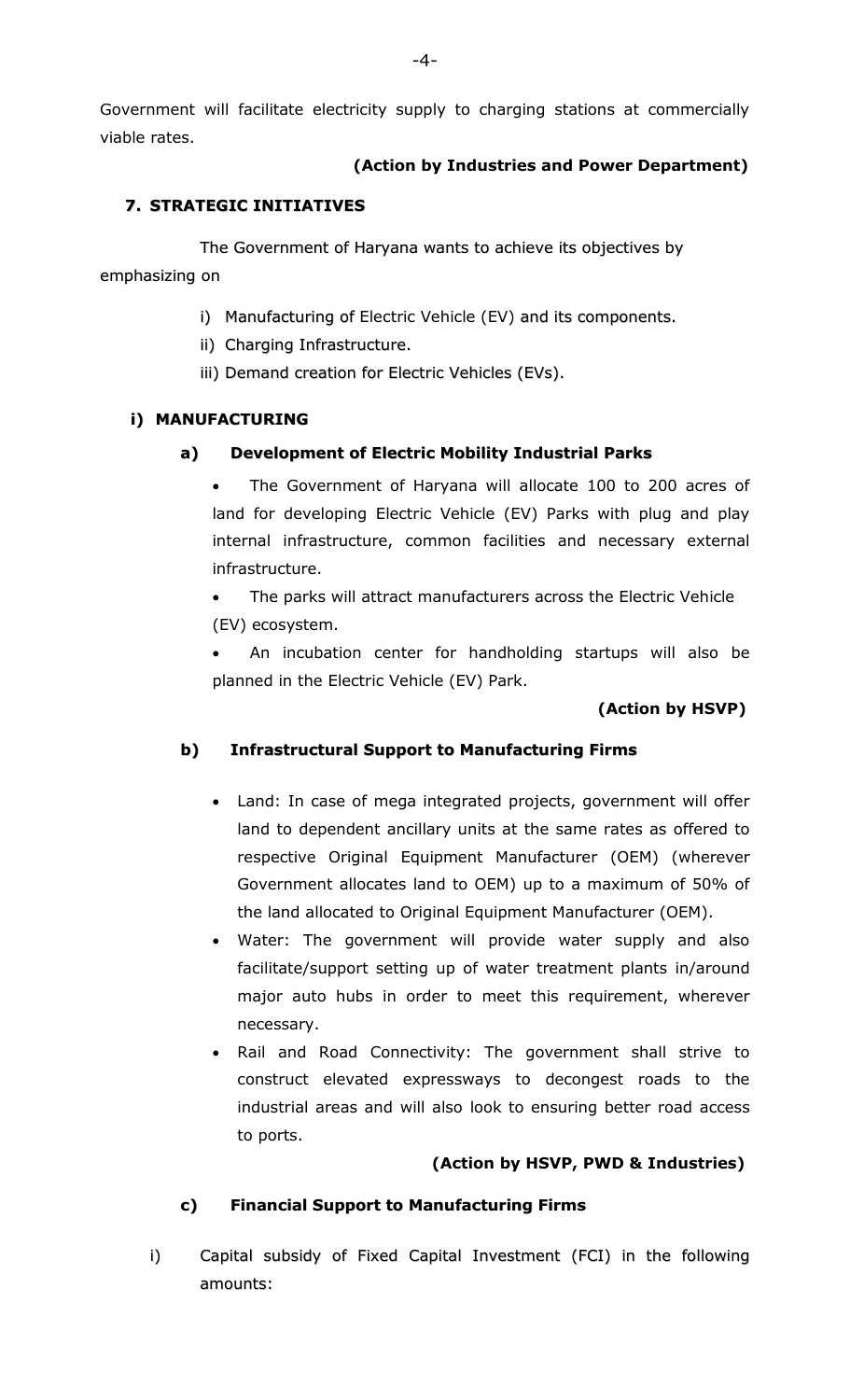- 25% of fixed capital investment up to a maximum of INR 15 lakhs for micro industries.
- 20% of fixed capital investment up to a maximum of INR 40 lakhs for small and 50 lakhs for medium industries.
- 10% of fixed capital investment up to a maximum of INR 10 crores for first two units, under large industries, in each segment of electric vehicles (EV) (2 wheelers, 3 wheelers, 4 wheelers, buses), battery and charging equipment, hydrogen storage & fueling equipment manufacturing.
- 10% of fixed capital investment up to a maximum of INR 20 crores for first two units, under mega category, in each segment of electric vehicles (EV) (2 wheelers, 3 wheelers, 4 wheelers, buses), battery and charging equipment, hydrogen storage & fueling equipment manufacturing.
- **Additionally, special incentives will be given according to their need for mega, mega integrated automobile projects and ultra-mega battery as well as to lithium battery manufacturing plants on a case to case basis.**
- 25% subsidy, for micro, small , medium enterprise and large projects, for sustainable green measures on total fixed capital investment of the project (excluding cost of land, land development, preliminary and pre-operative expenses and consultancy fees) with a ceiling of INR 50 crore.

# **(Action by Industries Department)**

# ii) **Stamp Duty**

- 100% of stamp duty and transfer duty paid by the industry on purchase or lease of land meant for industrial use will be reimbursed.
- 100% of stamp duty for lease of land/shed/buildings, mortgages and hypothecations will be reimbursed.
- Stamp duty will be reimbursed only one time on the land. Stamp duty will not be waived on subsequent transactions on the same land.

# **(Action by Revenue Department)**

# **iii)Power**

- Government will provide dedicated feeders to all units involved in manufacturing components for electric vehicles as required.
- Government will provide fixed power cost reimbursement @ Rs 3.00 per unit for a period of 5 years from the date of commencement of commercial production. The power cost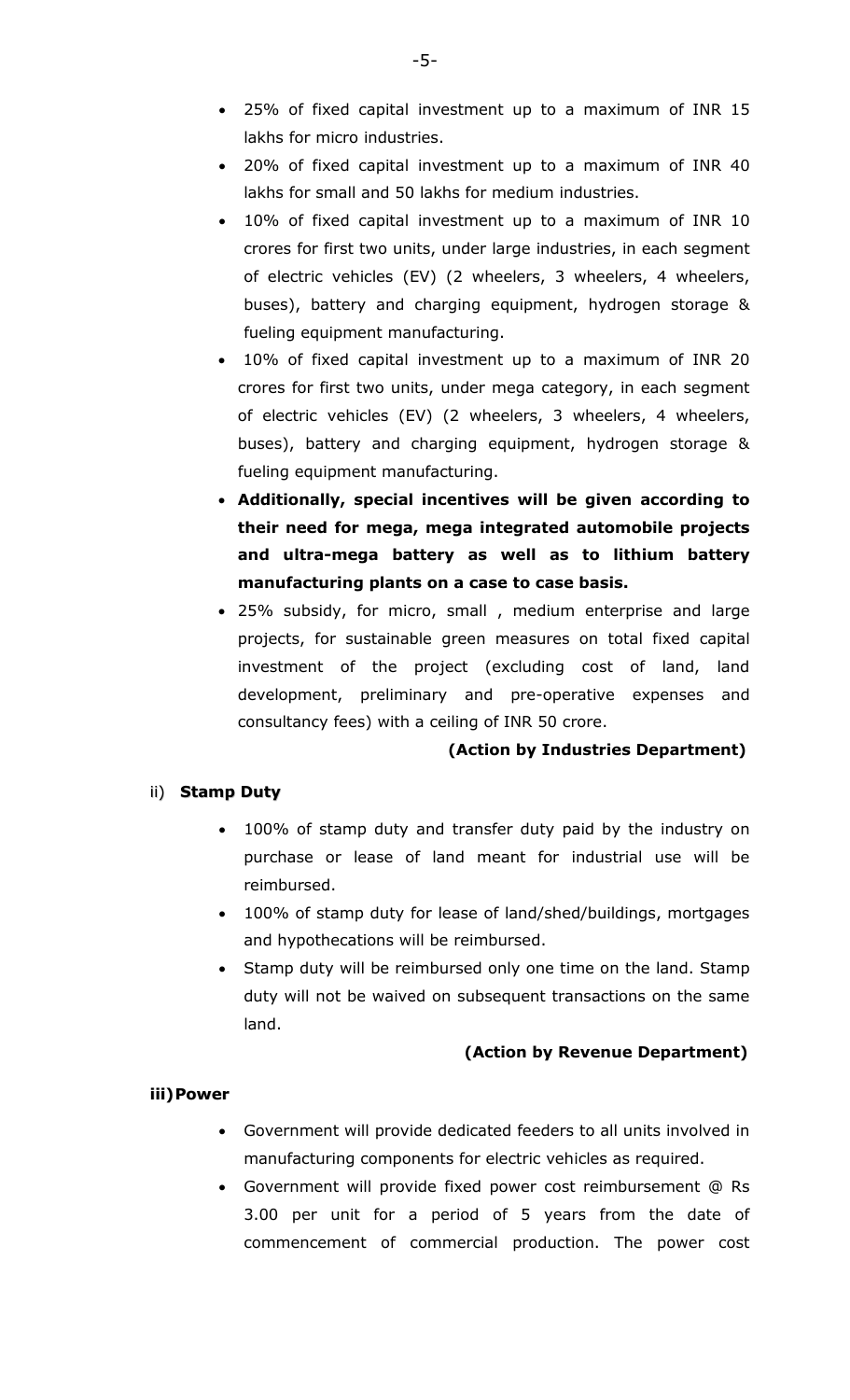reimbursement for certain specific sector/sub-sector may be higher.

- **All new Electric Vehicle Manufacturing Units and Electric Battery Units as defined under the policy will be exempted for paying electricity duty for first 10 years.**
- A dedicated line along with special discount for night time/ nonpeak time usage will be offered for testing of Battery Electric Vehicles batteries based on requirements.
- **The rate per unit will be less for charging of Electric vehicles.**

# **(Action by Power Department)**

# **iv)Water**

- Water Supply will be made at 50% of the price of existing industrial supply tariff for the initial 3 years from the date of commencement of commercial production.
- In order to provide quality water, the Haryana Government will reimburse 25% of the cost of water treatment plant wherever necessary, with a limit of 2 crores on this subsidy.

# **(Action by Public Health Department)**

# **v) Incentives**

- 100% net State Goods and Service Tax (SGST) accrued to the state will be reimbursed for a period of 5 years for micro & small, 7 years for medium, 10 years for large industries. This reimbursement will be limited to 100% of capex or for the period stated, whichever is earlier.
- **100% exemption of road tax on transportation EVs purchased within Haryana State, applicable over the period of this policy. Further in this context, State will exempt SGST on purchase of Electric vehicles manufactured within the State.**

**Provided that if the eligible unit has shown its inter-State Supplies as intra-State Supplies through intermediary/marketing network or any other middle man, either directly or indirectly controlled by it, in order to get higher incentives then benefit to the eligible unit shall be liable to be cancelled w.e.f. the date of such contravention, and the eligible unit shall be liable to return forthwith the incentives availed together with the interest @18 percent per annum.**

- **100% interest free loans to the State Government employees for purchase of Electric vehicles in the State.**
- **30% subsidy on road price of Electric vehicle in form of reimbursement directly to the buyer in the State on**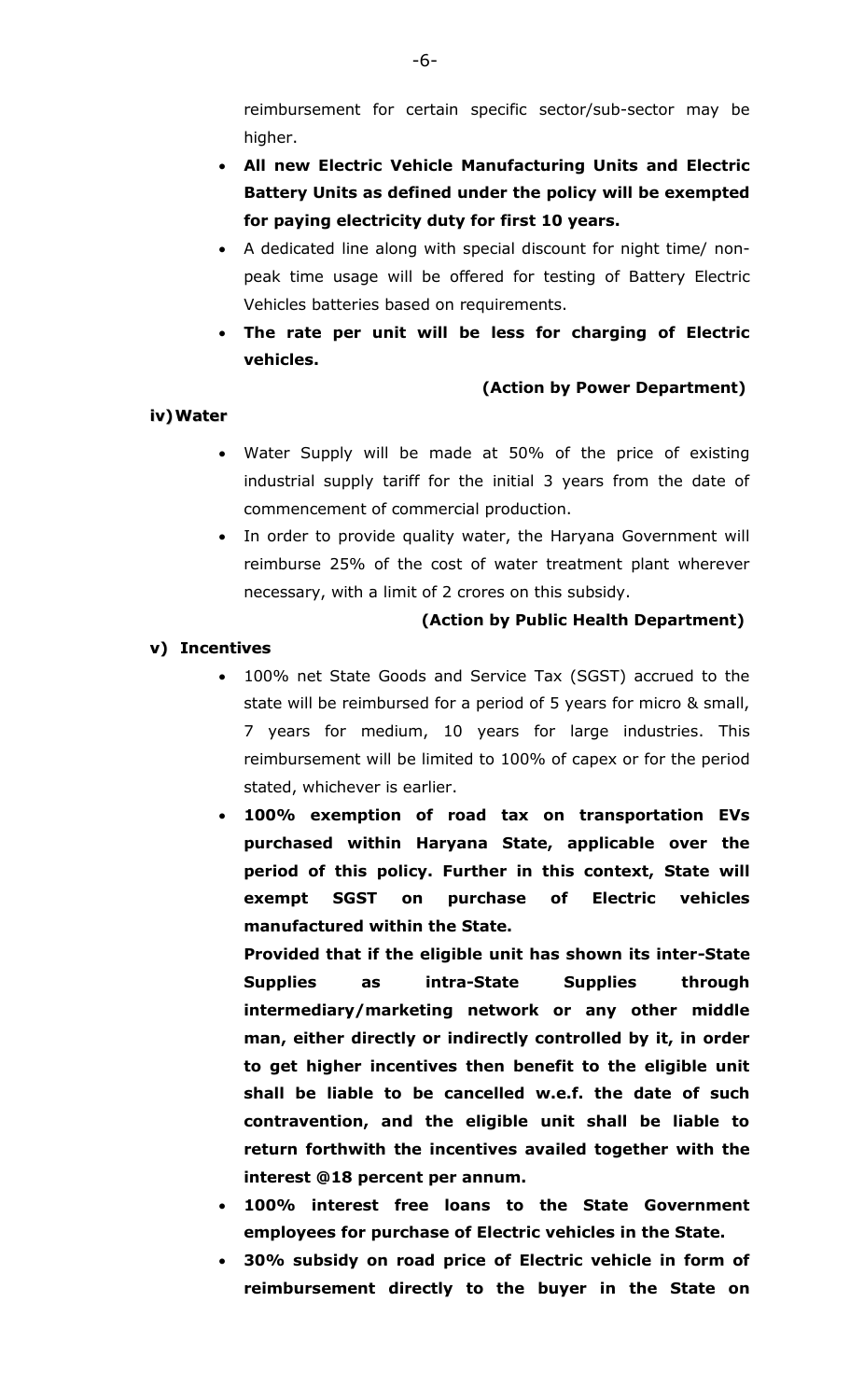**purchase of Electric vehicles and to the financer, if the Electric vehicle is hypothecated, applicable over the period of this policy** 

- **All the registered electric vehicles will be exempted from paying of State Toll tax.**
- **The dealers of Electric Vehicles (Non-Transport) will be exempted from submitting of Bank Guarantee of Rs. 1 Lakh for Online Dealer Point Registration in the State.**
- **Electric vehicles will be registered on priority basis with a minimum Token fee of Rs.100/-.**

 **(Action by Transport Department, Finance Department, PWD & Excise and Taxation Department**)

# **Extra Incentives for a period of 6 months**

- **The buyers who intends to purchase E-Rickshaw/Carts within a period of six months from the date of issuance of Electric Policy shall be issued a coupon of Rs 25000/-.**
- **The buyers who intends to purchase Electric based light motor vehicles within a period of six months from the date of issuance of Electric Policy shall be issued a coupon of Rs 50,000/-.**
- **The buyers who intends to purchase Electric cars (below Rs. 10 lakh) within a period of six months from the date of issuance of Electric Policy shall be issued a coupon of Rs 75,000/-.**
- **The buyers who intends to purchase Electric cars (above Rs. 10 lakh) within a period of six months from the date of issuance of Electric Policy shall be issued a coupon of Rs 1,00000/-.**

# **(Action by Transport Department**)

# **VI) Skill Development Incentives**

- Stipend of INR 10,000 per employee per year to a maximum of first 50 employees for a single company for micro, small, medium and large firms.
- Industrial Training Institutes will come with amended courses for the repair of electric vehicles.

# **(Action by Labour Department**

# **& Skill Development and Industrial Training Department)**

-7-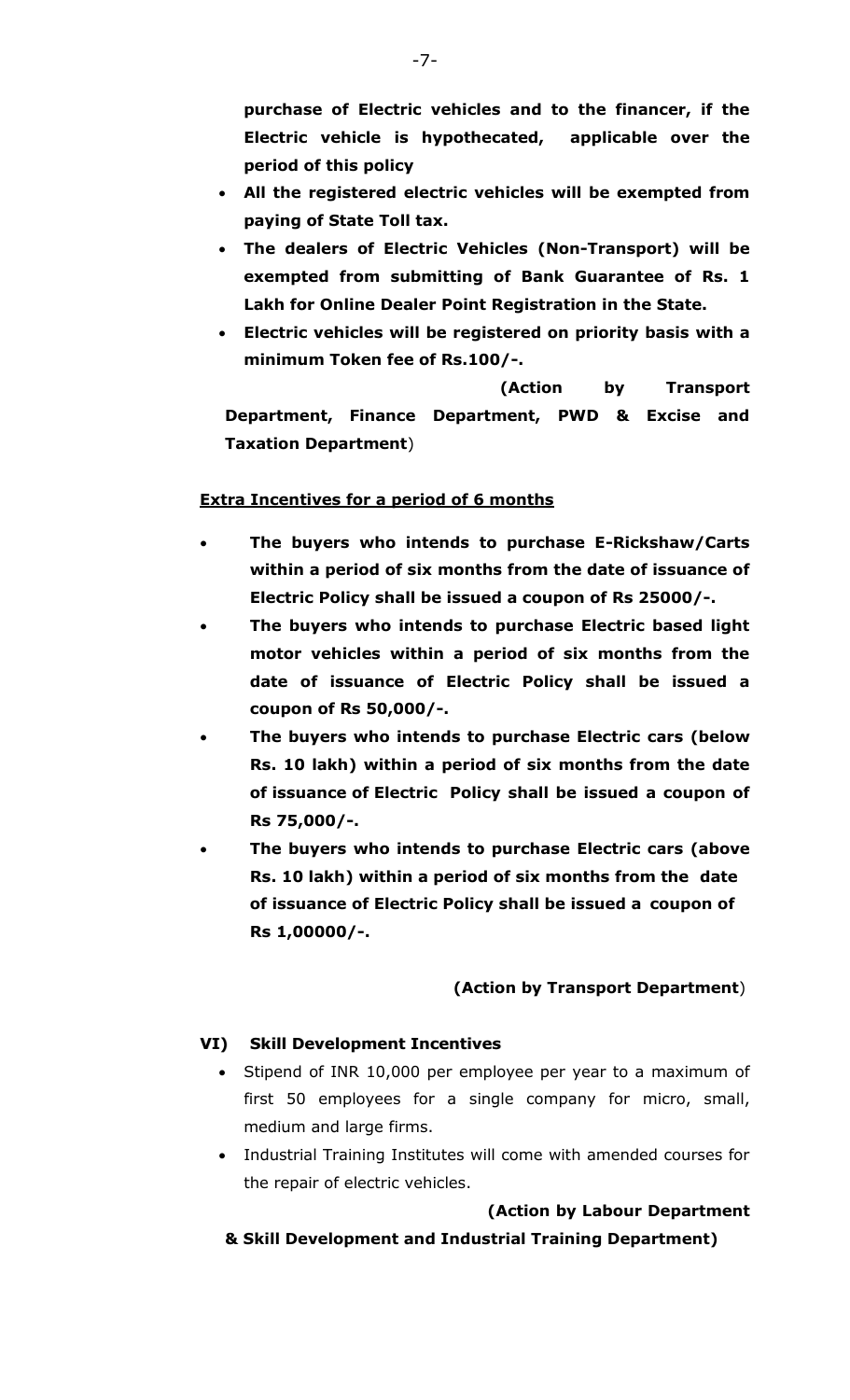# **ii) CHARGING INFRASTRUCTURE**

- (a) Investment by the Government departments
	- Depots, bus terminals of State Transport Undertaking and bus stops will have charging stations.
	- Public parking spaces will be mandated to have charging stations.
	- **All petrol pumps will be mandated to have charging stations & battery banks.**
	- Government buildings will set a roadmap to setup charging or swapping stations in all of its parking spaces.
	- Charging infrastructure will be installed at least every 50 km on highways, other major roads etc.

# **(Action by Industries, Urban local bodies & Transport Department)**

- (b) Investments from private infrastructure developers
	- **Land across major cities will be allocated for private developers for setting up charging, battery banks or battery swapping stations in a form similar to a contemporary fuel station as per statutory clearances.**
	- Facilities will be provided to setup swapping stations in the form of a kiosk to service 2 wheelers and 3 wheelers.
	- **Existing private buildings such as malls and other commercial buildings will be incentivized to setup charging/ battery banks/battery swapping stations.**
	- All new permits for commercial complexes, housing societies and residential townships with a built-up area 5,000 sq.mt and above will mandate charging stations.
	- **Municipalities shall immediately issue provisional permissions online to setup charging/battery banks/battery swapping stations. Verification, if any, shall only be post sanction of provisional permission.**

 **(Action by Industries, HSVP & Urban Local bodies Department)**

- (c) City & Building codes
	- City codes will be modified for both public places and private buildings in order to make the infrastructural changes needed for charging/ battery swapping infrastructure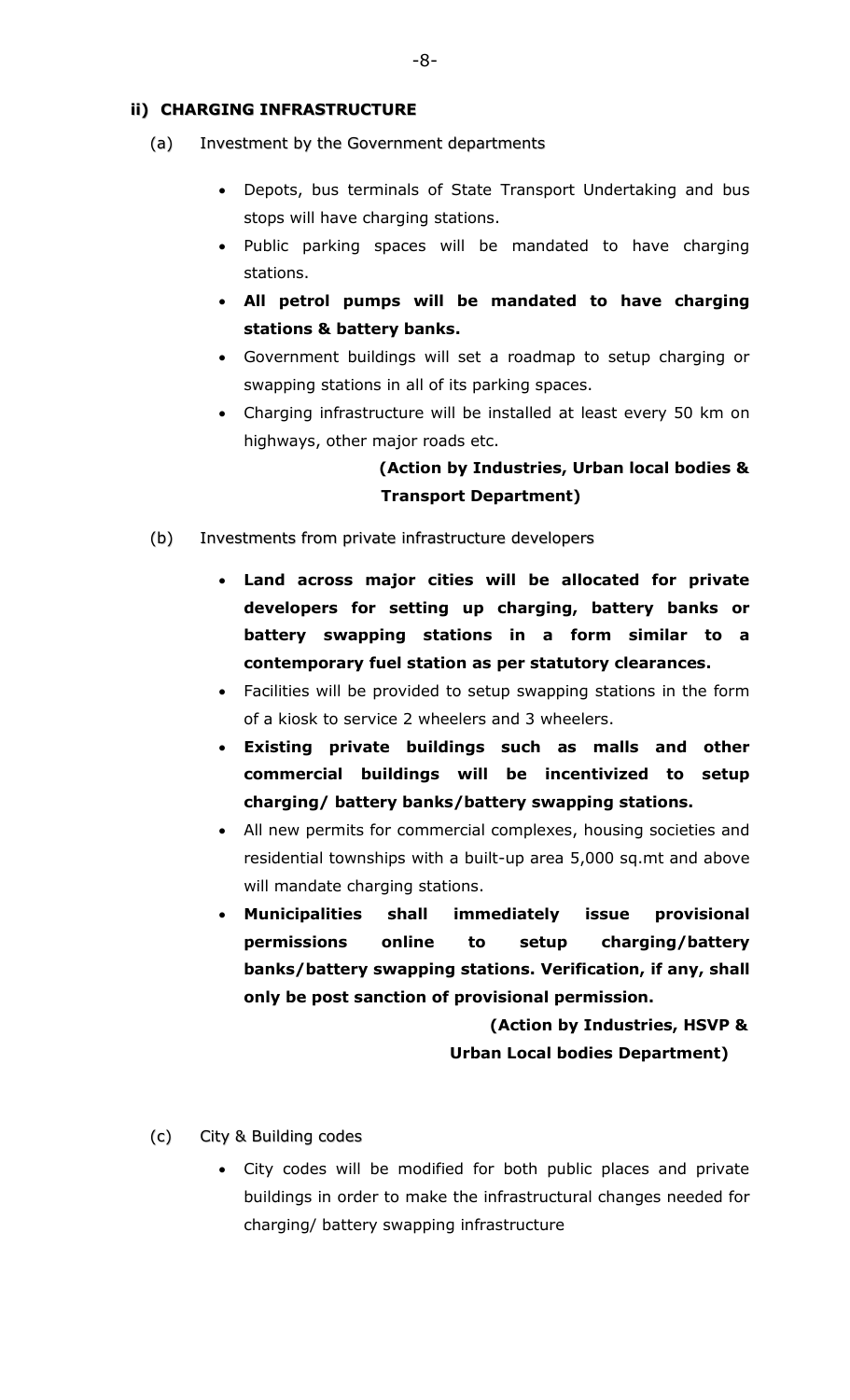Urban local bodies, municipality rules/ regulations will be modified to allow charging and battery swapping stations to be setup within their limits as and when required.

# **(Action by PWD (B&R) & Urban local bodies Department)**

- (d) Quality and standards
	- Standards for charging equipment will also be created in close association with the central government departments and scientific bodies.
	- The state will follow the charging specifications as per the guidelines issued by Department of Heavy Industries, Government of India.
		- **Standards for lithium batteries will be fixed.**

#### **(Action by Industries Department)**

- (e) Financial Incentives for Private Charging Stations
	- **Direct Current (DC) Chargers (100 Volt and above): Capital Subsidy of 25% of the value of the charging station equipment/ machinery for first 100 charging stations/battery banks will be provided upto a maximum subsidy of INR 10,00,000.**
	- **Direct Current (DC) Chargers (Below 100 Volt): Capital Subsidy of 25% of the value of the charging station equipment/machinery for first 300 charging stations/battery banks will be provided upto a maximum subsidy of INR 30,000.**
	- **Capital subsidy of 25% of Fixed Capital Investment (for eligible assets excluding cost of battery inventory) up to a maximum subsidy of 10 lakhs for swapping stations/ battery banks for the first 50 stations will be provided.**
	- 100% net State Goods and Service Tax (SGST), accrued to the state, as reimbursement for purchase of fast chargers (Direct Current (DC) chargers of capacity 100 Volt and above).
	- **100% net State Goods and Service Tax (SGST), accrued to the state, as reimbursement for purchase of advanced batteries for Battery Electric Vehicle (BEV) swapping stations/ battery banks.**

**Provided that if the eligible unit has shown its inter-State Supplies as intra-State Supplies through intermediary/marketing network or any other middle man, either directly or indirectly controlled by it, in order to get higher incentives then benefit to the eligible unit shall be liable to be cancelled w.e.f. the date of such**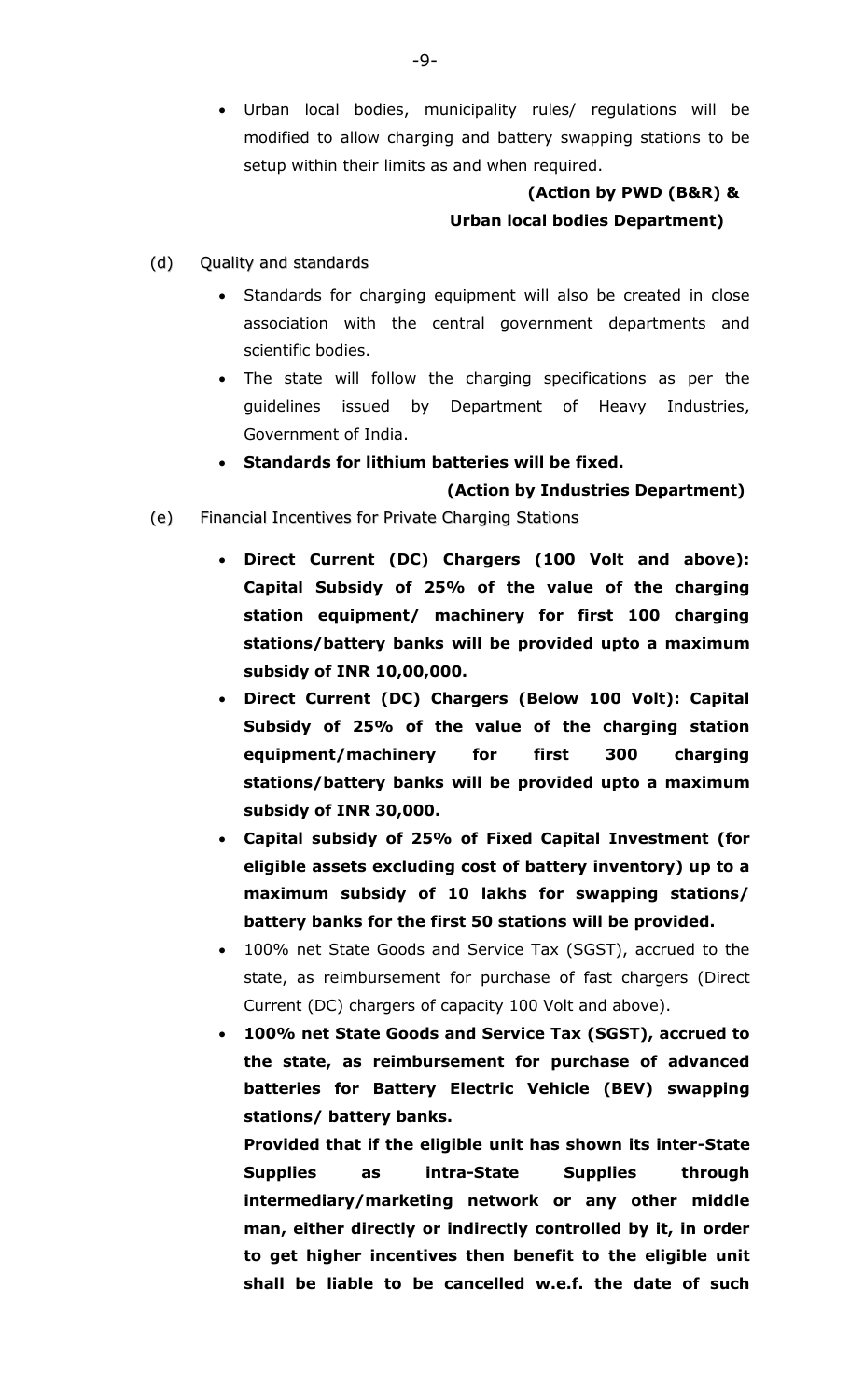**contravention, and the eligible unit shall be liable to return forthwith the incentives availed together with the interest @18 percent per annum.**

# **(Action by Industries, Revenue Department & Excise and Taxation Department)**

#### **iii)DEMAND CREATION**

- 2020-21 shall be announced as the "Year of the Electric Vehicle" in Haryana
- The cities of Gurugram and Faridabad will be declared as model Electric Mobility (EM) cities with phase-wise goals to adopt Electric Vehicles (EVs), charging & hydrogen refueling infrastructure and new Electric Vehicle (EV) enabling building codes.
- Gurugram will be the pilot city for all new initiatives.
- Model Electric Mobility cities will have a deadline to convert 100% of all commercial & logistics fleets to electric fleet by 2024. These fleets can belong to any government organization, State Transport Undertakings, educational institutes, hospitals or corporate and other institutions.
- **Smart city proposals to the central government will include support for charging infrastructure and hydrogen fueling stations. Identified areas will be designated as "Green zones" with entry only to non-fossil fuel/electric based vehicles. Electric based light motor vehicles will be given concession to move in the no movement area declared by regulatory bodies such as District Magistrate or Traffic Police .**
- These cities will develop specific goals of charging and Hydrogen refueling infrastructure density within a defined timeline linked to target for deployment of Electric Vehicles (EVs). These cities will create mobility blueprints and make provision in infrastructure needs to support the charging stations and Electric Vehicle (EV) only zones.
- **One or more of higher registration, renewal, parking fees, congestion charges, taxes/ cess on sale, and limitation of entry into city limits etc. will be levied on sale/ usage of highly polluting vehicles in order to support the switch to environmentally friendly vehicles.**
- Multiple government offices and public areas will be chosen for installing public charging equipment that can be used by all.

 **(Action by HSPCB, Industries, Urban local bodies & Transport Department)**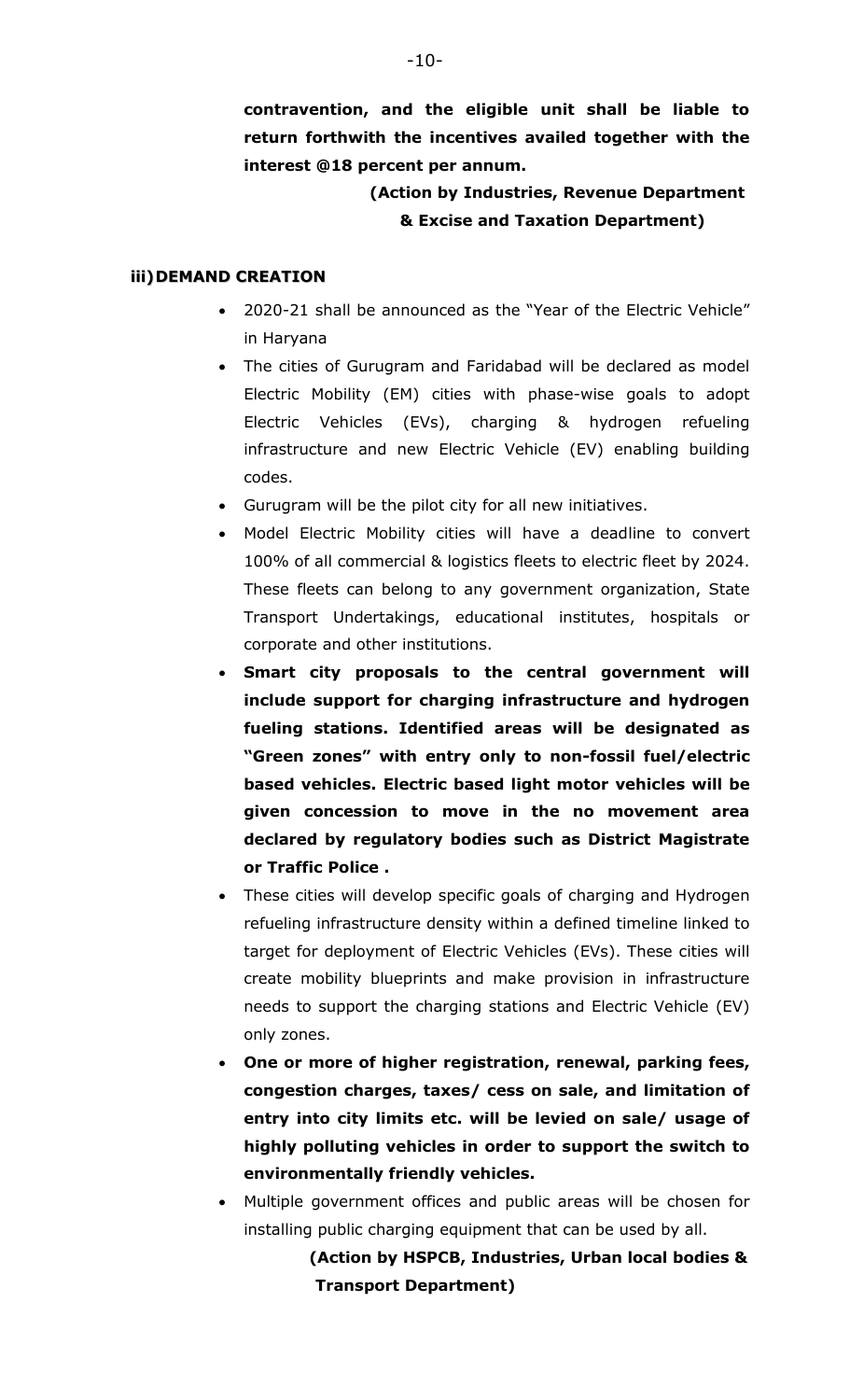# **8. REVISION OF TRANSPORT REGULATIONS FOR Electric Vehicles (EVs).**

- Low power Electric rickshaws will be allowed only in certain areas or outside major cities to avoid congestion.
- **Registration will be allowed for 2-wheelers, 3-wheelers and 4-wheelers retrofitted with an electric motor and an electric power train using advanced battery technologies and certified by Automotive Research Association of India (ARAI), Pune or other government recognized agency**.
- In order to avoid congestion in cities, Electric Vehicles (EVs) will be mandated in cities while phasing out polluting vehicles in parallel.
- The model Electric Mobility cities will come up with a timeline for phasing out all fossil fuel based 3 and 4 wheelers in all vehicle fleets from corporates, medical institutions, and educational institutes and logistics providers by 2024. Eventually these restrictions will also be implemented in all cities of the state by 2030.
- Electric mobility blueprint will be created for the entire state for a phase wise transition to Electric Vehicles (EVs).
- Registration of Electric Vehicles (EVs) will be done online immediately

# **(Action by HSPCB, PWD(B&R) & Transport Department)**

# **9. COMMUNICATION**

- The government notices that communication to create awareness amongst people is very crucial to further the growth of Electric Vehicle (EV).
- Test rides in collaboration with various vehicle manufacturers, green days in the capital region and other cities will be promoted to take the new technology to the common man.

# **(Action by Director, Public Relations & Transport Department)**

# **10. FINANCIAL INCENTIVES FOR PRIVATE PURCHASE AND USE**

- Phase wise/ City wise, promotional discounted tariff will be offered for charging Battery Electric Vehicles (BEVs).
- In pursuance of the notification bearing no. 5333(e) dated 18.10.2018 issued by Ministry of Road Transport & Highways, Government of India, the battery operated vehicles and the vehicles driven on ethanol and methanol fuel shall be exempted to have permit as required under sub section (1) of section 66 of the Motor Vehicles Act, 1988.